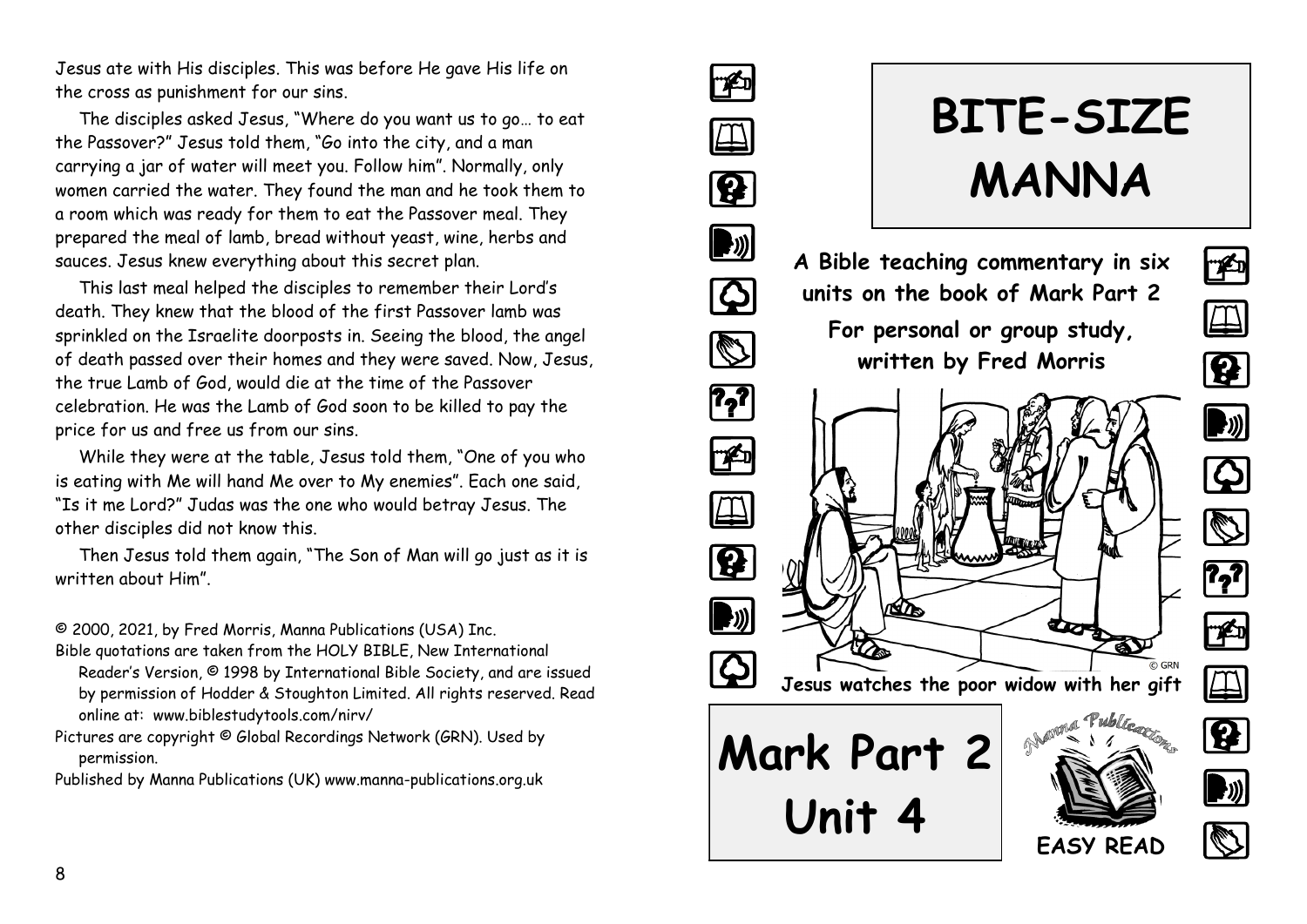# **Unit 4: Chapters 12:28 to 14:21. A Religious Leader Who Truly Knew God's Truth**

A teacher of the Law heard Jesus give this answer. He asked, "Which is the most important of all the commandments?"

This man did not come to trick or trap Jesus. He came to Jesus to learn more about the truth from God. Jesus was pleased with him. This is what Jesus taught the man from the Old Testament:

- 1. Only the Lord God Almighty, Yahweh, is God. He is the one true God. There is no other God but Him. Love God most of all, with all your heart and soul and mind and strength.
- 2. Love your neighbour just as much as you love yourself. This includes friends and family. This also includes strangers and even people you do not like! It includes the people you work with. It includes anyone you meet that needs help.

Jesus said, **"**There is no commandment more important than these". This man said that he believed these two commandments.

Jesus then confirmed that he was not far from the Kingdom of God. After that, no-one dared to ask Jesus any more questions.

### **Give to God in Love**

In a court of the Temple there were thirteen large offering boxes. The priests used the money to buy food and pay people to care for the Temple. Jesus saw one of the poor widows come into the courtyard. This was as far as women were allowed to go. She put two very small copper coins into one of the boxes.

Rich people threw large bags of money into the boxes. They had plenty of money and so it was easy for them to give it to the Temple. But this widow was putting in all the money she had. It showed how much she loved God.

that He was soon going to die. This teaches a lesson to do loving things with your family while you have them with you. By loving them, we are also showing our love for Jesus.

 After this, Judas, one of the twelve disciples, went to talk to the chief priests to help them to arrest Jesus. They promised to pay Judas money if he did this.

#### **The Last Meal of Jesus**

Many years before Jesus lived on Earth, the people of Israel had been slaves in Egypt for over 400 years. God warned Abraham that this would happen to his family when they moved to Egypt. Then God, by His great power, brought them out. Each year, at Passover, God's people always remembered what He had done for them before leading them out of Egypt to the Promised Land.

Each family killed a lamb, just as they did at the first Passover, in Egypt, when the angel of death passed over them. In remembrance, they ate the Passover meal as a family. At the time of Passover, Jews came from all over the country, and from faraway places, to celebrate in Jerusalem. Jewish families still eat this meal today which includes bread made without yeast and wine.

Jesus was a devout Jew and ate the Passover meal with His disciples. The Passover meal always included lamb. This meal was the Lord's Last Supper. Jews remembered that the death of a lamb in Egypt protected their family. The blood of the lamb was painted on the doorpost of the Israelites to save them from the angel of death in Egypt. Today, we remember the death of Jesus, the Lamb of God, whose sacrifice of blood saved us from death into everlasting life.

Christians everywhere remember the Lord's Last Supper. They share a simple meal of bread and wine or grape juice together. Most churches make it a regular part of their worship service, some more frequently than others. Some call it the breaking of bread, or Communion, or Eucharist, to remember the last fellowship meal that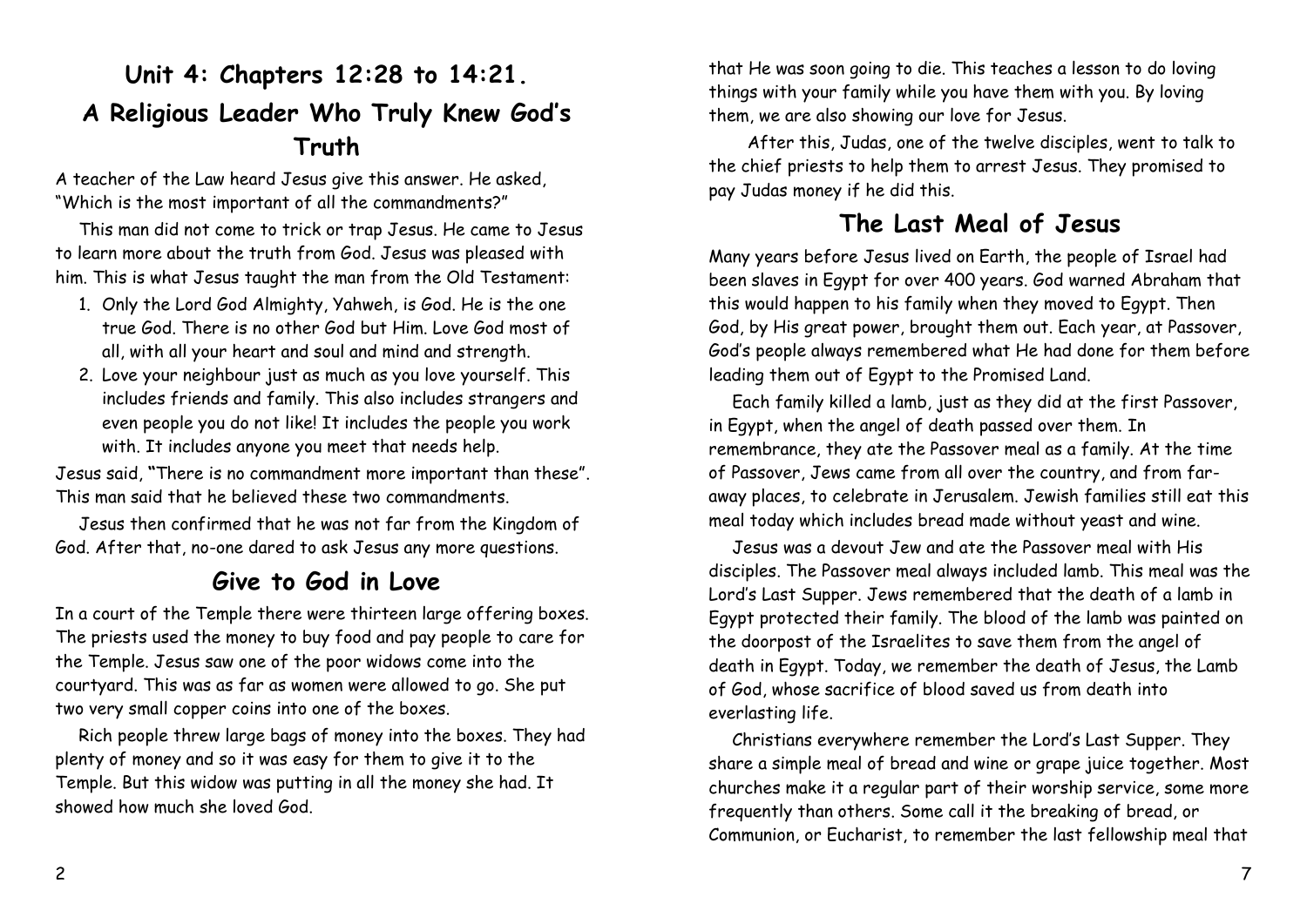That evening someone did something to show how much they loved Jesus.

Jesus was a guest at Simon's house. While Jesus ate, a woman brought a jar of very expensive oil. It smelled very sweet. She poured it on the feet of Jesus and wiped them with her long hair. The house was filled with the sweet smell of the oil.

Jesus was pleased with her, but some were angry. Judas said that the oil could be sold and the money given to the poor.

"Why are you angry with her?" Jesus said. "She has done a beautiful thing to Me". "The poor you will always have with you and you can help them at any time… But you will not always have Me".



This woman poured the sweet-smelling oil on Jesus while He was still alive. Jesus knew that He would soon die. Jesus told those in the room that what she had done will always be remembered. The Holy Spirit revealed to her that Jesus was the Messiah and also

We can give little or much to our Lord. Giving is easier when we have plenty to give but giving all that we have is hard. If we truly love God we will give all that we have to Him. We will give Him our lives. We will give our gifts and our skills to God with a willing heart.

# **2** Mark Chapter 13

### **Jesus Teaches about the Future**

At the end of the day, Jesus went with His disciples to the Mount of Olives, just outside the city. From the other side of the valley, Jerusalem looked beautiful. The disciples pointed to the wonderful Temple buildings.

"Not one stone here will be left upon another," Jesus told them. "Every stone will be thrown down". The disciples asked, "When will these things happen?".

We all want to know what is going to happen in the future, but God tells us only what is good for us to know. Only He knows what is going to happen. He has told us that one day soon, Jesus is coming back to Earth on the clouds. Our great buildings and organisations will be here only as long as God allows them.

"Be careful that no-one fools you," Jesus said. Men will teach wrong things. They will say that they are the Christ. They will say they know the date when Christ will come again. They will fool many people. Jesus said, "Keep watch, that you are not deceived by the enemies of God who seek power for wrong reasons."

### **Many Troubles that Will Happen**

Jesus then said, "You will hear about wars... Do not be alarmed. These things must happen... Nation will fight against nation. There will be earthquakes in many places. People will go hungry".

We are now living in the days that Jesus warned about and many believers do not realise this. There will be big troubles before Jesus returns. Also times of a false peace when Christians will